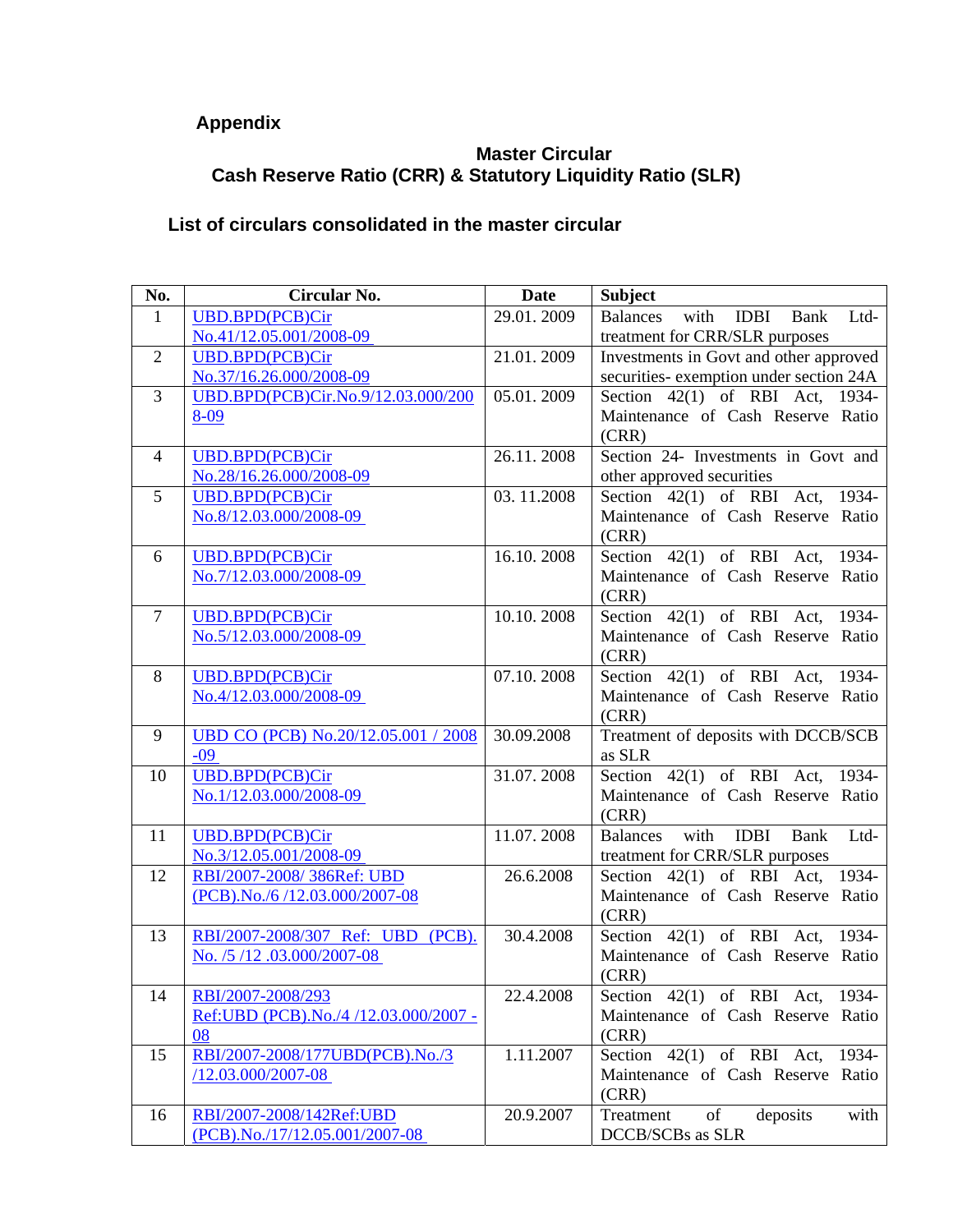| 17 | RBI/2007-2008/110Ref:UBD                 | 31.7.2007  | Section $42(1)$ of RBI Act, 1934-                                                                                                                                           |
|----|------------------------------------------|------------|-----------------------------------------------------------------------------------------------------------------------------------------------------------------------------|
|    | (PCB).No./9/12.03.000/2007-08            |            | Maintenance of Cash Reserve Ratio<br>(CRR)                                                                                                                                  |
| 18 | UBD(PCB)Cir No.7/12.03.000/2006-07       | 25.04.2007 | Section 42(1) of RBI Act, 1934-                                                                                                                                             |
|    |                                          |            | Maintenance of Cash Reserve Ratio<br>(CRR)                                                                                                                                  |
| 19 | UBD(PCB)Cir No.6/12.03.000/2006-07       | 25.04.2007 | Maintenance of Cash Reserve Ratio                                                                                                                                           |
|    |                                          |            | (CRR) on Exempted Categories                                                                                                                                                |
| 20 | UBD(PCB)Cir No.5/12.03.000/2006-07       | 05.04.2007 | Section $42(1)$ of RBI Act,<br>1934-                                                                                                                                        |
|    |                                          |            | Maintenance of Cash Reserve Ratio<br>(CRR)                                                                                                                                  |
| 21 | UBD(PCB)Cir No.4/12.03.000/2006-07       | 01.03.2007 | Maintenance of Cash Reserve Ratio                                                                                                                                           |
|    |                                          |            | (CRR) on Exempted Categories                                                                                                                                                |
| 22 | UBD(PCB)Cir No.3/12.03.000/2006-07       | 01.03.2007 | 1934-<br>Section $42(1)$ of RBI Act,                                                                                                                                        |
|    |                                          |            | Maintenance of Cash Reserve Ratio<br>(CRR)                                                                                                                                  |
| 23 | UBD(PCB)Cir No.2/12.03.000/2006-07       | 14.02.2007 | Section $42(1)$ of RBI Act,<br>1934-                                                                                                                                        |
| 24 | UBD(PCB)Cir No.22/16.26.000/2006-07      | 11.12.2006 | Maintenance of CRR<br>Section 42(1) of RBI Act, 1934-                                                                                                                       |
|    |                                          |            | Maintenance of CRR                                                                                                                                                          |
| 25 | UBD (PCB)Cir.No.6/16.26.000/2006-07      | 16-08-2006 | <b>RBI</b><br>Section<br>$42(1)$ of<br>Act.1934-                                                                                                                            |
|    |                                          |            | Maintenance of CRR                                                                                                                                                          |
| 26 | UBD (PCB)Cir.No.59/16.26.000/2005-<br>06 | 22-06-2006 | Act.1934(Amendment)<br><b>RBI</b><br>maintenance of CRR                                                                                                                     |
| 27 | UBD(PCB)CIr.60/16.26.000/2005-06         | 22-06-2006 | Act.1934(Amendment)<br><b>RBI</b>                                                                                                                                           |
|    |                                          |            | maintenance of CRR                                                                                                                                                          |
| 28 | UBD (PCB).Cir.No.31/16.26.00/2005-06     | 17-02-2006 | BR Act.1949 (AACS)- Investment in                                                                                                                                           |
|    |                                          |            | and<br>other Approved<br>Government                                                                                                                                         |
|    |                                          |            | Securities by PCBs- Exemption under                                                                                                                                         |
|    |                                          |            | Section 24A                                                                                                                                                                 |
| 29 | UBD(PCB).BPD.Cir.41/16.20.000/2005-      | 29-03-2006 | Investment portfolio of Urban Co                                                                                                                                            |
|    | 06                                       |            | operative Banks (PCBs)- Classification                                                                                                                                      |
|    |                                          |            | and Valuation of Investments.                                                                                                                                               |
| 30 | UBD(PCB). Cir.41/16.20.00/2004-05        | 28-03-2005 | $% \left( \left( \mathcal{A},\mathcal{A}\right) \right) =\left( \mathcal{A},\mathcal{A}\right)$ of<br>portfolio<br>Urban<br>Investment<br>$(PCBs)$ -<br>Cooperative<br>Bank |
|    |                                          |            | Classification<br>valuation<br>of<br>and                                                                                                                                    |
|    |                                          |            | Investments.                                                                                                                                                                |
| 31 | UBD. PCB.Cir 19/16.11.00/2004-05         | 13-09.2004 | Section 42(1) of Reserve Bank of India                                                                                                                                      |
|    |                                          |            | Act. 1934- Maintenance<br>of Cash                                                                                                                                           |
|    |                                          |            | Reserve Ratio (CRR) by Scheduled                                                                                                                                            |
|    |                                          |            | Primary                                                                                                                                                                     |
|    |                                          |            | (Urban) Co- operative Banks                                                                                                                                                 |
| 32 | UBD.IP.(PCB)Cir No.16.11.00/2002-03      | 29-04-2003 | Section $42(1)$ of RBI Act, $1934$ -                                                                                                                                        |
|    |                                          |            | Maintenance of CRR by scheduled                                                                                                                                             |
|    |                                          |            | primary (urban) co-op. banks                                                                                                                                                |
| 33 | UBD.BR.No.7/16.11.00/2002-03             | 12-12-2002 | Section 42 of the RBI Act, $1934 -$<br>payment of interest on eligible CRR                                                                                                  |
|    |                                          |            | balances on monthly basis                                                                                                                                                   |
| 34 | UBD.BR.Cir. No.12/16.11.00/2001-02       | 20-05-2002 | Section $42(1)$ of RBI Act, $1934$ -                                                                                                                                        |
|    |                                          |            | Maintenance of CRR by scheduled                                                                                                                                             |
|    |                                          |            | primary (urban) co-op. banks                                                                                                                                                |
| 35 | UBD.BR.Cir.No.11/16.11.00/2001-02        | 29-04-2002 | $-do-$                                                                                                                                                                      |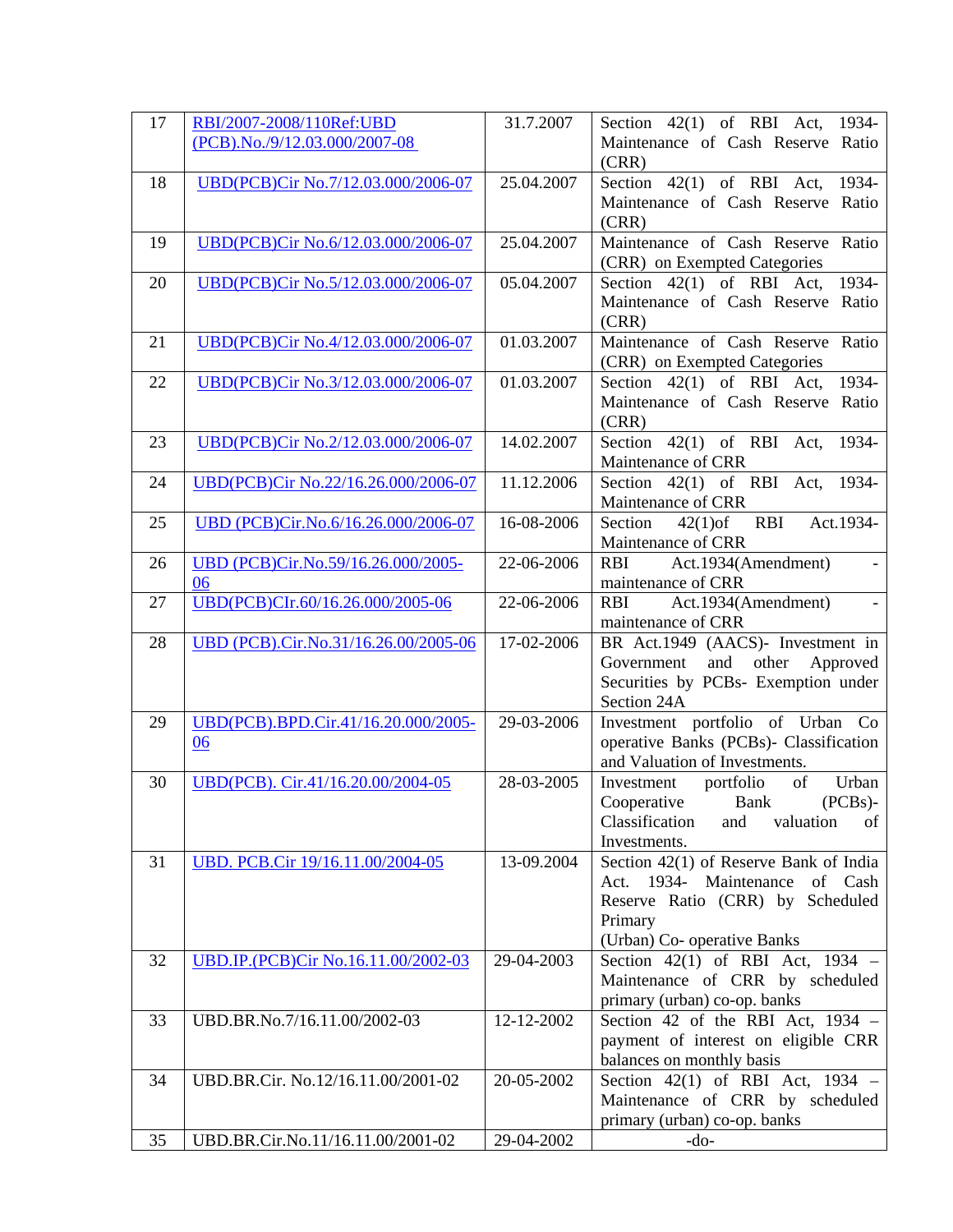| 36 | UBD.BR.(PCB)Cir                         | 22-10-2001   | Change in Bank Rate                                                                                                                                                                                            |
|----|-----------------------------------------|--------------|----------------------------------------------------------------------------------------------------------------------------------------------------------------------------------------------------------------|
|    | No.20/16.11.00/2001-02                  |              |                                                                                                                                                                                                                |
| 37 | UBD.No.BR.Cir/42/16.26.00/2000-01       | 19-04-2001   | Banking Regulation Act, 1949 (As<br>Applicable to Co-operative Societies) -<br>Section 24 – Investment in Government<br>and other approved Securities by Urban<br>Co-operative Banks (PCBs)                    |
| 38 | UBD.No.CO.BR.6/16.26.00/99-2000         | 27-04-2000   | Cash balances required to be maintained<br>by Scheduled Primary (urban) Co-<br>operative Banks                                                                                                                 |
| 39 | UBD.No.BR.13A/16.11.00/99-2000          | 29-10-1999   | Section $42(1)$ of the Reserve Bank of<br>India Act, 1934                                                                                                                                                      |
| 40 | UBD.No.BSD-I.28/12.05.01/98-99          | $23-04-1999$ | Old<br>Inter-branch<br><b>Accounts</b><br>outstandings credit entries                                                                                                                                          |
| 41 | UBD.No.BR.PCB.CIR.21/16.26.00/98-<br>99 | 01-03-1999   | Penal Rate of Interest on the shortfall in<br>the maintenance of CRR/SLR                                                                                                                                       |
| 42 | UBD(SUB)BR.21/16.26.00/97-98            | 20-06-1998   | Maintenance of Cash Reserve Ratio<br>(CRR) under Section 42 of the Reserve<br>Bank of India Act, 1934 and Statutory<br>Liquidity Ratio (SLR) under section 24<br>of the Banking Regulation Act, 1949<br>(AACS) |
| 43 | UBD.No.(Cir)BR.60/16.26.00/97-98        | 25-05-1998   | Sections 18 and 24 of the B.R. Act,<br>1949 (AACS )- Maintenance of Cash<br>Reserve Ratio and Statutory Liquidity<br>Ratio and Submission of Return in<br>Form I                                               |
| 44 | UBD.No.BR.PCB.Cir.52/16.26.00/97-98     | 29-04-1998   | Penal Rate of interest on the shortfall in<br>the maintenance of CRR/SLR                                                                                                                                       |
| 45 | UBD.No.BR.PCBCIR.51/16.26.00/97-98      | 11-04-98     | Penal Rate of interest on the shortfall in<br>the maintenance of CRR/SLR                                                                                                                                       |
| 46 | UBD.No.16/24.00/97/98                   | 18-03-1998   | Penal Rate of interest on the shortfall on<br>the maintenance of CRR/SLR                                                                                                                                       |
| 47 | UBD.No.BR.PCB.CIR.36/16.11.00/97-<br>98 | 16-01-1998   | Penal Rate of interest on the shortfall in<br>the maintenance of CRR/SLR                                                                                                                                       |
| 48 | UBD.No.BR.SUB.18/16.11.00/97-98         | 02-12-1997   | Section $42(1A)$ of the Reserve Bank of<br>India Act, 1934 - Cash Reserve Ratio<br>on Non-Resident (External)<br>(CRR)<br>Rupee<br>Accounts<br>(NRE)<br>Accounts<br>Scheme                                     |
| 49 | UBD.No.BR.16/16.04.00/97-98             | 06-11-1997   | Section 42 of the Reserve Bank of India<br>Act, 1934 - Maintenance of Cash<br>Reserve Ratio (CRR)                                                                                                              |
| 50 | UBD.No.BR.PCB.CIR.17/16.11.00/97-<br>98 | 06-11-1997   | Penal Rate of interest on the shortfalls<br>in the maintenance of CRR/SLR                                                                                                                                      |
| 51 | UBD.No.BR.SUB 10/16.11.00/96-97         | 15-04-1997   | Section 42 (1A) of the Reserve Bank of<br>India Act, 1934 - Cash Reserve Ratio<br>on Non-Resident (External)<br>(CRR)<br>Rupee<br>Accounts<br>(NRE<br>Accounts)<br>Scheme                                      |
| 52 | UBD.No.BR.SUB.12/16.11.00/96-97         | 15-04-1997   | Section $42(1)$ of the Reserve Bank of<br>India Act, 1934 - Change of Cash                                                                                                                                     |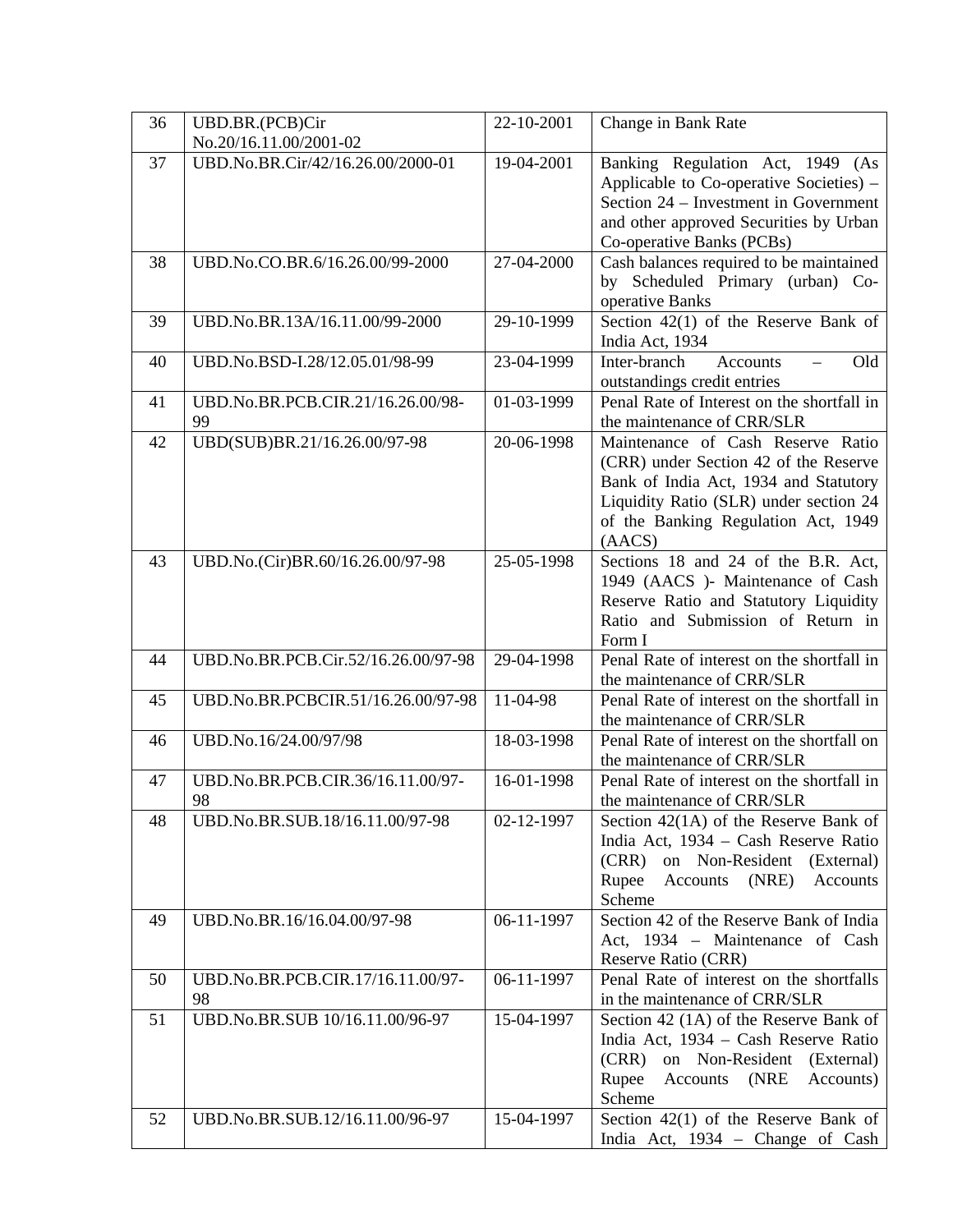|    |                                    |                | Reserve Ratio on Liabilities to the       |
|----|------------------------------------|----------------|-------------------------------------------|
|    |                                    |                | <b>Banking System</b>                     |
| 53 | UBD.No.BR.Ad/18/16.11.00/96-97     | 15-04-1997     | Section 42(1A) of Act, $1934 - Cash$ the  |
|    |                                    |                | Reserve Bank of India Reserve Ratio       |
|    |                                    |                | (CRR) on Foreign Currency Non-            |
|    |                                    |                | Resident<br>Accounts<br>(Banks)           |
|    |                                    |                | $[$ (FCNR) $(B)$ ] Scheme Non-Resident    |
|    |                                    |                | Deposit<br>(Non-Repatriable)<br>Rupee     |
|    |                                    |                | (NRNR)                                    |
| 54 | UBD.No.BR.PCB.CIR.53/16.11.00/96-  | 15-04-1997     | Penal Rate of Interest on the shortfalls  |
|    | 97                                 |                | in the maintenance of CRR/SLR             |
| 55 | UBD.No.BR.70/16.04.00/95-96        | 29-06-1996     | Netting<br>Concept<br>for<br>Reserve      |
|    |                                    |                | Requirements - Dealings with Primary      |
|    |                                    |                | Dealers                                   |
| 56 | UBD.No.BR.SUB.5/16.11.00/95-96     | 03-04-1996     | Cash Reserve Ratio on Deposits under      |
|    |                                    |                | Non-Resident<br>(External)<br>Rupee       |
|    |                                    |                | <b>Accounts (NRE Accounts)</b>            |
| 57 | UBD.No.BR.Ad-5/16.11.00/95-96      | 06-01-1996     | Cash Reserve Ratio (CRR) on Non-          |
|    |                                    |                | resident<br>(Non-Repatriable)<br>Rupee    |
|    |                                    |                | Deposit (NRNR) Scheme and on              |
|    |                                    |                | Currency Non-Resident<br>Foreign          |
|    |                                    |                | Accounts (Banks) FCNR (B) Scheme          |
| 58 | UBD.No.BR.Cir.33/16.26.00/95-96    | 03-01-1996     | Banking Regulation Act, 1949 (As          |
|    |                                    |                | applicable to Co-operative Societies)     |
|    |                                    |                | Section 24-Investment in Government       |
|    |                                    |                | other approved securities by<br>and       |
|    |                                    |                | primary co-operative banks                |
| 59 | UBD.No.BR.AD-4/16.11.00/95-96      | 06-12-1995     | Cash Reserve Ratio<br>Foreign<br>on       |
|    |                                    |                | Currency Non-Resident<br>Accounts         |
|    |                                    |                | (Banks) FCNR(B) Scheme                    |
| 60 | UBD.No.BR/AD/2/16.11.00/95-96      | $11 - 11 - 95$ | Reserve<br>Ratio<br>Foreign<br>Cash<br>on |
|    |                                    |                | (Non-Resident)<br>Accounts<br>Currency    |
|    |                                    |                | (Banks) Scheme                            |
| 61 | UBD.No.BR.AD.1/16.11.00/95-96      | 02-11-1995     | Cash Reserve Ratio (CRR) on Non-          |
|    |                                    |                | resident<br>(Non-Repatriable)<br>Rupee    |
|    |                                    |                | Deposit (NRNR) Scheme                     |
| 62 | UBD.No.BR.SUB.2/16.11.00/95-96     | 02-11-1995     | Cash Reserve Ratio on Deposits under      |
|    |                                    |                | Non-Resident<br>(External)<br>Rupee       |
|    |                                    |                | <b>Accounts (NRE Accounts)</b>            |
| 63 | UBD.No.BR(CIR)21/16.26.00/95-96    | 12-10-1995     | Valuation of Securities for Statutory     |
|    |                                    |                | Liquidity Ratio (SLR)                     |
| 64 | UBD.No.CO(BR)AD.3/16.05.00/95-96   | 29-09-1995     | Section 42 of the Reserve Bank of India   |
|    |                                    |                | Act, 1934 – Cash Reserve Ratio (CRR)      |
|    |                                    |                | - Maintenance of minimum level of 85      |
|    |                                    |                | per cent on a daily basis.                |
| 65 | UBD.No.Cir.63/16.26.00/94-95       | 16-06-1995     | Banking Regulation Act, 1949 (As          |
|    |                                    |                | applicable to Co-operative Societies) -   |
|    |                                    |                | Section 24 – Investment in Government     |
|    |                                    |                | approved securities<br>other<br>and<br>by |
|    |                                    |                | Primary Co-operative Banks                |
| 66 | UBD.No.CO.(Br)SUB.5/16.26.00/94-95 | 28-03-1995     | Cash balances required to be maintained   |
|    |                                    |                | by Scheduled Primary Co-operative         |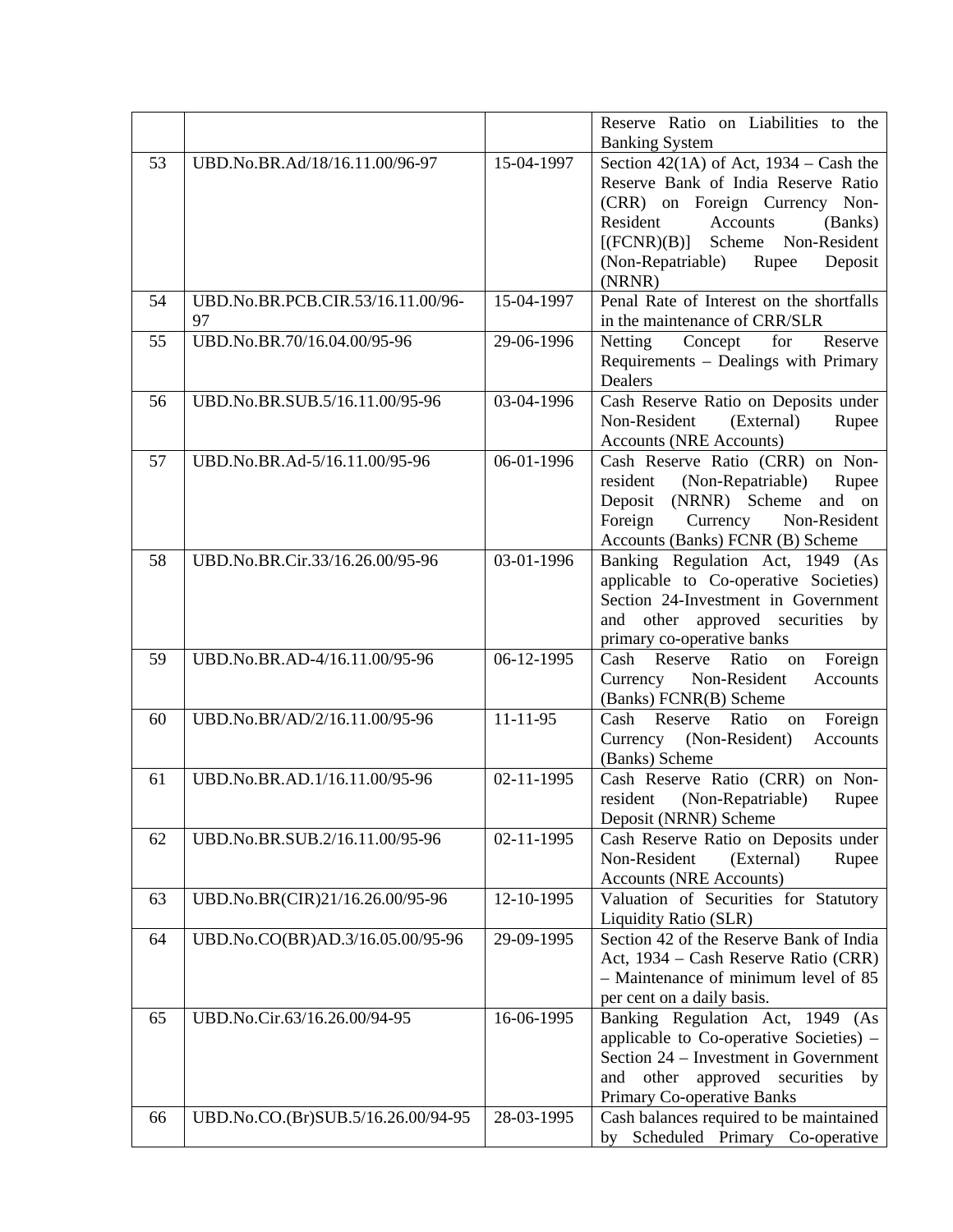|    |                                    |            | <b>Banks</b>                                                                         |
|----|------------------------------------|------------|--------------------------------------------------------------------------------------|
| 67 | UBD.No.BR.35/16.04.00/94-95        | 31-12-1994 | Netting<br>for<br>Reserve<br>concept<br>Requirements<br>Dealings<br>with<br>$\equiv$ |
|    |                                    |            | Securities Trading Corporation or India<br>Limited (STCI)                            |
| 68 | UBD.BR.3/16.26.4/94-95             | 13-12-1994 | Cash balances required to be maintained                                              |
|    |                                    |            | by Scheduled primary co-operative                                                    |
|    |                                    |            | banks                                                                                |
| 69 | UBD.BR.379/16.11.00/94-95          | 13-12-1994 | Section 42(1) of the RBI Act, $1934 -$                                               |
|    |                                    |            | Returns<br>in<br>Form<br>'B'<br>Exempted                                             |
|    |                                    |            | Categories<br>of<br>from<br>deposits                                                 |
|    |                                    |            | maintenance of reserve requirements                                                  |
| 70 | UBD.No.BR.2/16.26.00/94-95         | 24-11-1994 | Auction of Government Stock 2002, for                                                |
|    |                                    |            | which<br>the payment is made<br>$\sin$                                               |
|    |                                    |            | instalments                                                                          |
| 71 | UBD.BR.44/16.26.00/94-95           | 22-07-1994 | Maintenance of Cash Reserve Ratio and                                                |
|    |                                    |            | <b>Statutory Liquidity Ratio</b>                                                     |
| 72 | UBD.Cir (PCB)No.53/16.26.00/93-94  | 08-02-1994 | Maintenance of cash<br>reserve<br>and                                                |
|    |                                    |            | statutory liquid assets under Sections 18                                            |
|    |                                    |            | 24 respectively of Banking<br>and                                                    |
|    |                                    |            | Regulation Act, 1949 (As Applicable to                                               |
|    |                                    |            | Co-operative Societies) – Submission of                                              |
|    |                                    |            | daily position                                                                       |
| 73 | UBD.No.Cir(SUC)No.158/16.26.00/93- | 08-02-1994 | Maintenance of liquid assets under                                                   |
|    | 94                                 |            | Section 24 of the banking Regulation                                                 |
|    |                                    |            | Act (As Applicable to Co-operative                                                   |
|    |                                    |            | Submission of daily<br>Societies) $-$                                                |
|    |                                    |            | position along with Return in Form I.                                                |
| 74 | UBD.No.155/16,.26.00/93-94         | 25-01-1994 | Section 18 $& 24$ of the Banking                                                     |
|    |                                    |            | Regulation Act, 1949 (As Applicable to                                               |
|    |                                    |            | Co-operative Societies) Penalty                                                      |
| 75 | UBD.BR.48,49/16.11.00/93-94        | 14-07-1993 | Section 42(1) of the Reserve Bank of                                                 |
|    |                                    |            | India Act, 1934 – Returns in Form 'B' –<br>Exempted categories of deposits from      |
|    |                                    |            | maintenance of reserve requirements                                                  |
| 76 | UBD.No.BR.72/A.12(24)92/93         | 12-05-1993 | Maintenance of cash reserve<br>and                                                   |
|    |                                    |            | statutory liquid assets under Sections 18                                            |
|    |                                    |            | and 24 of the Banking Regulation Act,                                                |
|    |                                    |            | 1949 (As Applicable to Co-operative                                                  |
|    |                                    |            | Societies) with Section 42 of the                                                    |
|    |                                    |            | Reserve Bank of India                                                                |
| 77 | UBD.No.BR.86/A.9/92-93             | 09-10-1992 | Section 42 of the Reserve Bank of                                                    |
|    |                                    |            | India Act, 1934 Maintenance of Cash                                                  |
|    |                                    |            | Reserve Ratio (CRR)                                                                  |
| 78 | UBD.No.RBL.125/i/91-92             | 03-06-1992 | Scheduled Primary Co-operative Banks                                                 |
|    |                                    |            | Clarifications on Returns under                                                      |
|    |                                    |            | Section 42 of the Reserve Bank of India                                              |
|    |                                    |            | Act, 1934                                                                            |
| 79 | UBD.No.BR.773/A.9-91/92            | 05-05-1992 | Section 42 of the Reserve Bank of India                                              |
|    |                                    |            | Act, 1934 - Maintenance of Cash                                                      |
|    |                                    |            | Reserve Ratio (CRR)                                                                  |
| 80 | UBD.BR.349/A.9-91-92               | 08-11-1991 | Section 42 of the Reserve Bank of India                                              |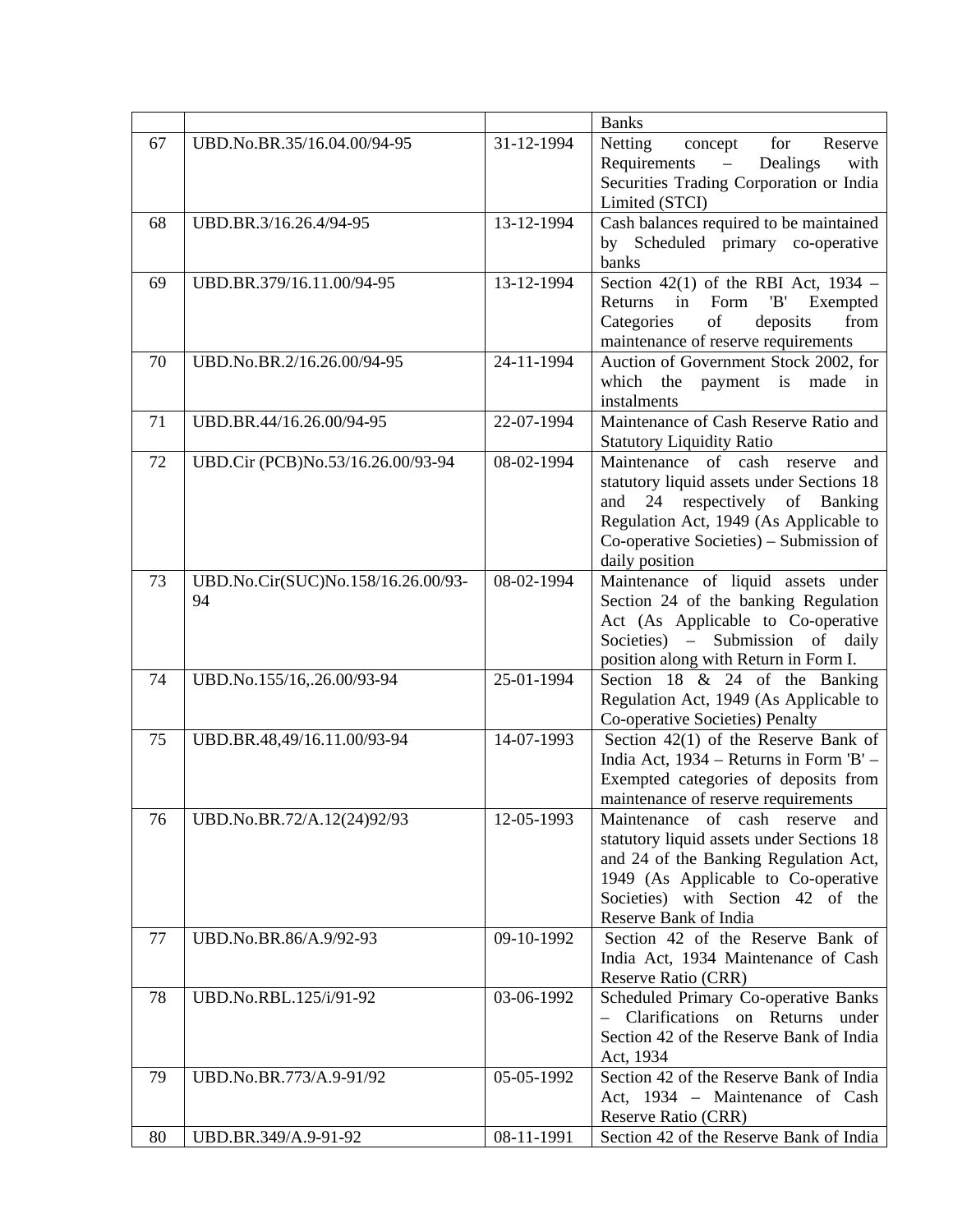|    |                              |            | Act, 1934 – Maintenance of Cash                                 |
|----|------------------------------|------------|-----------------------------------------------------------------|
|    |                              |            | <b>Reserve Ratio (CRR)</b>                                      |
| 81 | UBD.No.BR.762/A-9/90-91      | 29-05-1991 | Section 42 of the Reserve Bank of India                         |
|    |                              |            | Act, 1934 - Maintenance of Cash                                 |
|    |                              |            | Reserve Ratio (CRR)                                             |
| 82 | UBD.BR.581/A.9-90/91         | 04-03-1991 | The Reserve bank of India Scheduled                             |
|    |                              |            | Bank's Regulations, 1951 - Classification                       |
|    |                              |            | of Deposits Accepted under the Home                             |
|    |                              |            | Loan Accounts Scheme of the National                            |
|    |                              |            | Housing Bank in Form 'B'                                        |
| 83 | UBD.BR.400/A.9-90-91         | 24-12-1990 | Maintenance of Minimum Average                                  |
|    |                              |            | Balance under Section $42(1)$ of the                            |
|    |                              |            | Reserve Bank of India Act, 1934                                 |
| 84 | UBD.No.BR.194/A.9-90-91      | 28-08-1990 | Minimum Average Balance<br>under                                |
|    |                              |            | Section $42(1)$ of the Reserve Bank of                          |
|    |                              |            | India Act, 1934                                                 |
| 85 | UBD.BR.19/A.6-89/90          | 10-03-1990 | Concept<br>for<br>Netting<br>Reserve                            |
|    |                              |            | Requirements - Dealings with Discount                           |
|    |                              |            | and Finance House of India Ltd. (DFHI)                          |
| 86 | UBD.BR.50/A.12(24)-89/90     | 18-01-1990 | Section 24 of the Banking Regulation                            |
|    |                              |            | Act, 1949 – Eligible Securities for the                         |
|    |                              |            | purpose of Statutory Liquidity Ratio -                          |
|    |                              |            | Kisan Vikas Patras and Fixed Deposits                           |
|    |                              |            | with Sardr Sarovar Narmada Nigam                                |
|    |                              |            | Ltd.                                                            |
| 87 | UBD.No.RBL.835/1.88/89       | 27-03-1989 | Grant of Scheduled Status to Urban Co-                          |
|    |                              |            | operative Banks - Computation of Cash                           |
|    |                              |            | Reserve and Liquid Assets as well as                            |
|    |                              |            | Submission of various statutory Returns                         |
| 88 | UBD.RBL.315/1-88-89          | 10-10-1988 | Submission of Fortnightly Returns by                            |
|    |                              |            | Scheduled Primary Co-operative Banks                            |
|    |                              |            | under Section $42(2)$ of the Reserve<br>Bank of India Act, 1934 |
| 89 | UBD.No.BR.229/A-9-88/89      | 09-09-1988 | Inclusion of the Select Primary Urban                           |
|    |                              |            | Co-operative Banks in the Second                                |
|    |                              |            | Schedule to the Reserve Bank of India                           |
|    |                              |            | Act, 1934                                                       |
| 90 | UBD.BR.163/A-9/99-89         | 19-08-1988 | Inclusion of the Name of Your Bank in                           |
|    |                              |            | the Second Schedule to the Reserve                              |
|    |                              |            | Bank of India Act, 1934                                         |
| 91 | UBD.No.BR.35/A 12 (24)-86/87 | 18-10-1986 | Banking Regulation Act, 1949 (as                                |
|    |                              |            | applicable to co-operative societies) –                         |
|    |                              |            | Section 18 and $24$ – Computation of                            |
|    |                              |            | Demand and Time Liabilities (DTL)                               |
| 92 | UBD.No.BR.1455/A12(24)-85/86 | 31-05-1986 | Banking Regulation Act, 1949 (as                                |
|    |                              |            | applicable to co-operative societies) -                         |
|    |                              |            | Section 24 – Investment in Units issued                         |
|    |                              |            | by the Unit Trust of India                                      |
| 93 | UBD.BR.871/A.12(24)-84/85    | 10-05-1985 | Banking Regulation Act, 1949<br>(as                             |
|    |                              |            | applicable to co-operative societies) $-$                       |
|    |                              |            | Section 24 - Investment made under                              |
|    |                              |            | national deposit scheme                                         |